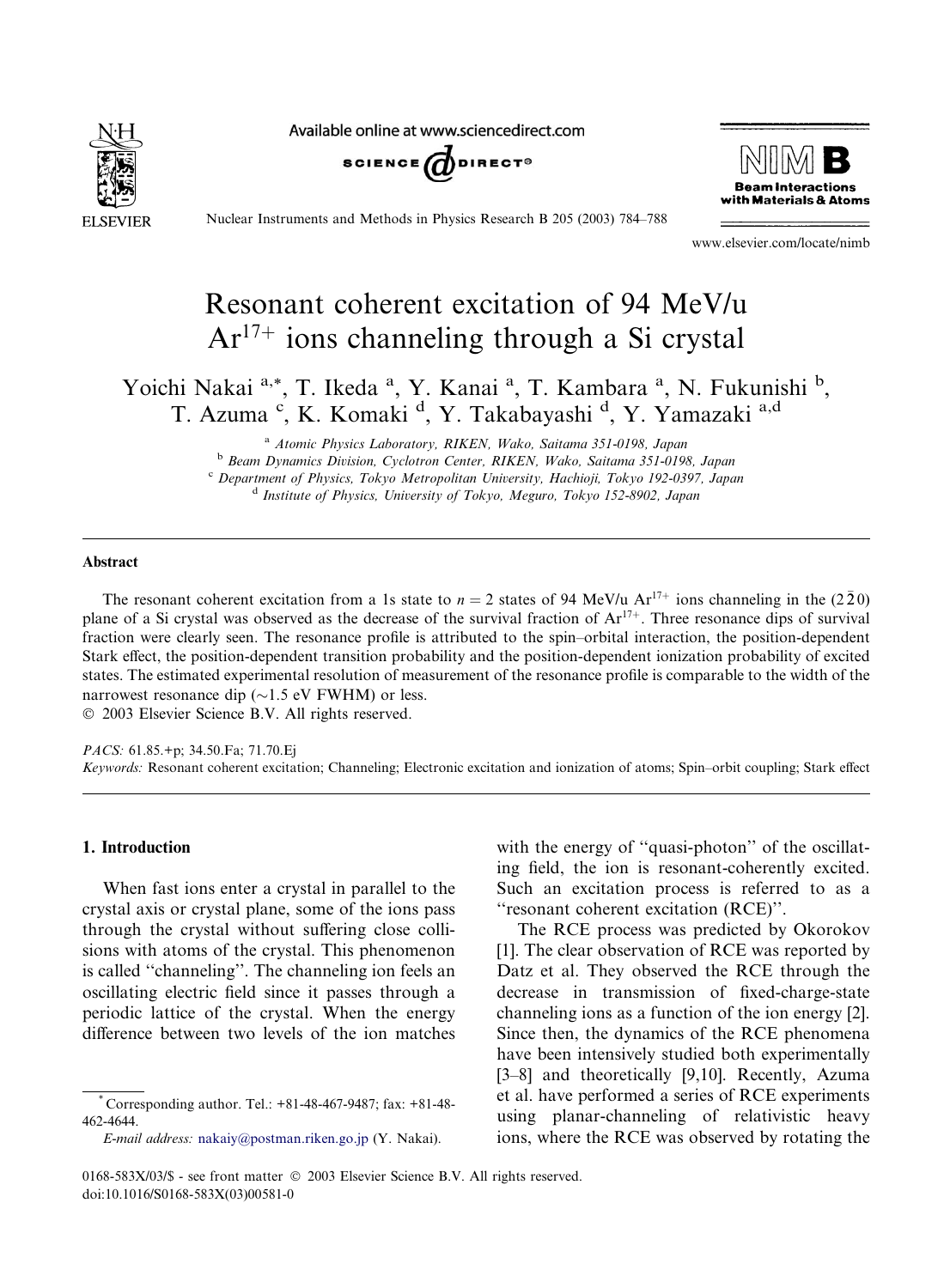target crystal instead of varying the projectile energy [5–8]. It was found that the resonance was quite sharp, which suggests an interesting possibility to use the RCE as a new scheme of highprecision spectroscopy of highly charged ions. In order to improve the accuracy of the in-plane rotation angle of the crystal, a high-precision goniometer was newly developed [11]. As the first experiment, the RCE of the 1s–2p transition was measured for 94 MeV/u  $Ar^{17+}$  ions.

#### 2. Experiment

Fig. 1 shows a schematic drawing of the experimental setup. A beam of 94 MeV/u  $Ar^{17+}$  ions was provided at RIKEN ring cyclotron (RRC). The transport elements of the beamline from the RRC to the target chamber were tuned so that the angular divergence of the Ar beam was minimum. A beam optics calculation predicts that the horizontal and vertical divergences were  $\pm$ 5.4 µrad and  $\pm 10.5$  µrad, respectively, which are consistent with the experimental observation of less than several tens lrad in full width. The beam was collimated with a 3 mm thick tungsten plate with a 0.5 mm  $\varnothing$ hole about 45 cm upstream of the Si target. The beam optics calculation also shows that the momentum spread of the incident beam was  $\sim$ 100 ppm in full width. The beam intensity was about one thousand particles/s.

A  $Si(001)$  crystal of 7 µm in thickness was used as a target, which was mounted on the high-precision goniometer [11]. The crystal orientation was checked by X-ray diffraction in advance. The ions passed through the crystal were deflected by an analyzing magnet downstream of the Si target in

order to separate the final charge states. A twodimensional position sensitive detector (2D-PSD) (DLD40: RoentDek Handels GmbH) was located at 8 m downstream of the analyzing magnet. Survived  $Ar^{17+}$  ions and charge-changed  $Ar^{18+}$ ions were detected there. The position information of the 2D-PSD was collected in a list-mode data acquisition as a function of the orientation of the Si crystal.

Electrons in excited states are much more easily stripped in the target crystal than those in the ground state. Therefore, the survival fraction of Ar<sup>17+</sup>,  $f(17+) = N(17+) / [N(17+) + N(18+)],$ should decrease when the  $Ar^{17+}$  ions are resonantly excited, where  $N(q+)$  is the number of emerging  $q+$  ions.

# 3. Results and discussion

We observed the RCE under the planar-channeling condition in the (2 2 0) plane. The resonance condition in this case is given by

$$
\frac{k\cos\theta}{A} + \frac{l\sin\theta}{B} = \frac{E_{\text{trans}}}{hc\gamma\beta},\tag{1}
$$

where  $\theta$  is a rotation angle from the [0 0 1] axis in the plane,  $E_{trans}$  is the energy difference between two ionic levels,  $\beta = v/c$ , v is the ion velocity, c is the light velocity,  $\gamma = 1/\sqrt{1-\beta^2}$  and h is the Planck constant.  $(A, B)$  is  $(a, a/\sqrt{2})$  and a is the lattice constant.  $k$  and  $l$  are integers.

Under the planar-channeling condition in the  $(2\bar{2}0)$  plane, the survival fraction of  $Ar^{17+}$  was  $\sim 68\%$ . Fig. 2 shows the survival fraction  $f(17+)$ around the resonance condition with  $(k, l) = (3, 1)$ as a function of rotation angle from the [0 0 1] axis.



Fig. 1. Schematic drawing of the experimental setup (top view).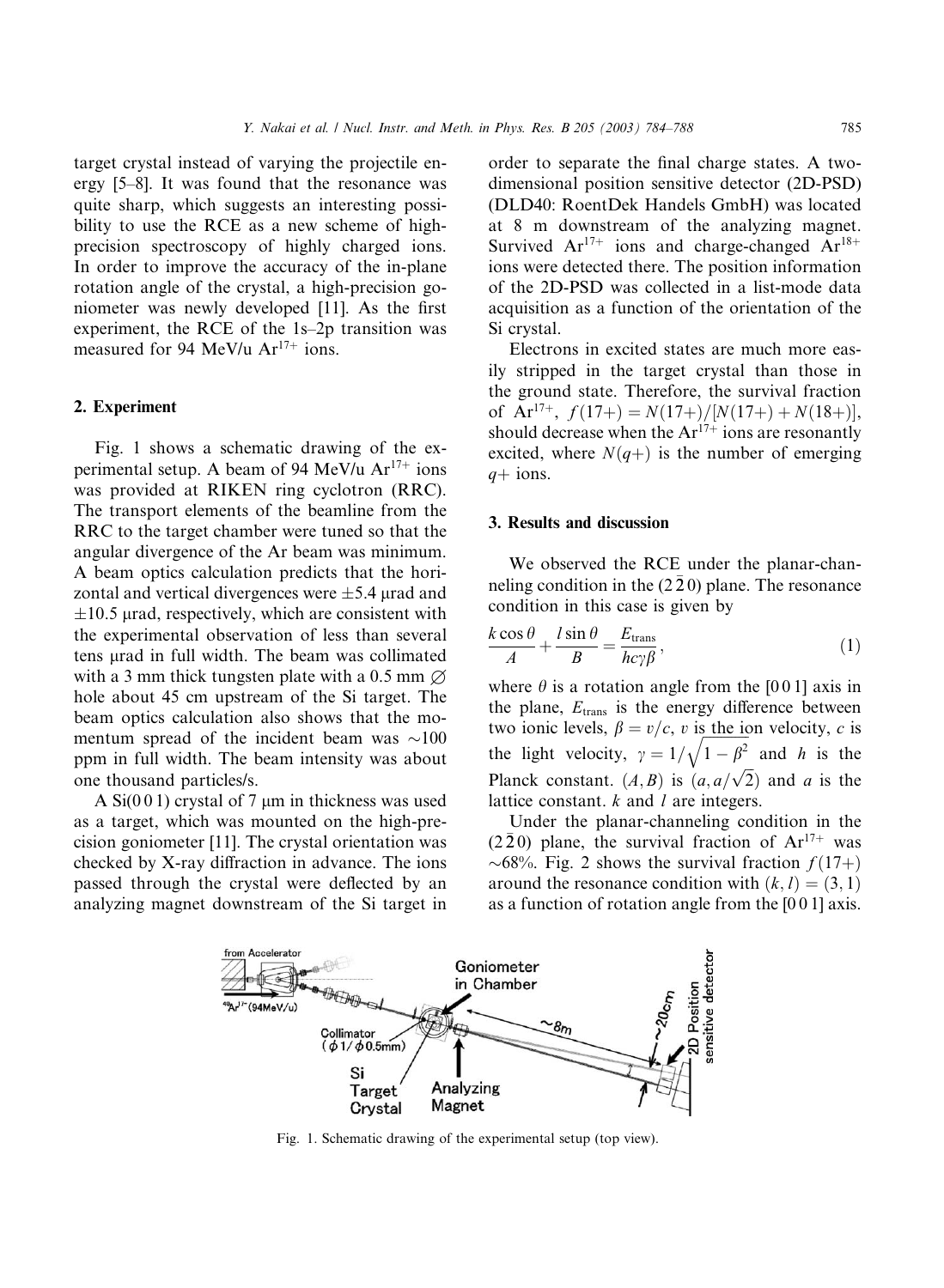

Fig. 2. Survival fraction  $f(17+)$  around the resonance condition for  $(k, l) = (3, 1)$  as a function of the rotation angle from [001] axis. The corresponding transition energy for the  $(k, l) = (3, 1)$  resonance is shown in the upper scale. The small dip around  $8.1^\circ$  is thought to correspond to the resonance with  $(k, l) = (4, -4).$ 

RCE's with other indices such as  $(k, l) = (3, 2)$ , (3,3) and (3,4), were also clearly observed. Three clear dips are seen in Fig. 2. The two dips around 7.3 $\degree$  and the dip around 7.6 $\degree$  are attributed to the transition to  $(j = 1/2)$ -like states and  $(j = 3/2)$ like states, respectively, as is explained later. The resonance width of the  $(j = 3/2)$ -like states is considerably narrower than that of the first order resonance for 390 MeV/u  $Ar^{17+}$  [7]. The corresponding transition energy for  $(k, l) = (3, 1)$  is also shown in the upper scale of Fig. 2, which was determined assuming that the bottom of the resonance dip for the  $(j = 3/2)$ -like states corresponds to 3323 eV, the transition energy of  $1s-2p_{3/2}$  transition in vacuum. This assumption is more or less reasonable because the energy shift of the  $(i =$  $3/2$ -like states from the transition energy of 1s–  $2p_{3/2}$  transition in vacuum is very small as is discussed later (see Fig. 3(a)).

The features of the resonance dip is understood as follows [7]: (1) The Stark effect due to the static crystal potential results in splitting of  $n = 2$  states into four individual states (Level 1–4 in Fig. 3). Two of them are the  $(j = 1/2)$ -like states (Level 1) and 2) and the other two are the  $(j = 3/2)$ -like states (Level 3 and 4). Because the electric field varies as a function of the distance from the channel center, the transition energy varies accordingly. The calculated transition energies [8] for 94 MeV/u  $Ar^{17+}$  are shown in Fig. 3(a). It is seen that the splitting of the  $(j = 1/2)$ -like states is much larger than that of the  $(j = 3/2)$ -like states. Therefore, the resonance dip of the  $(j = 1/2)$ -like states are more broadened than that of the  $(j = 3/2)$ -like states. The observed full-width of the  $(j = 1/2)$ -like states was  $\sim$ 4.5 eV, which is



Fig. 3. (a) Transition energies from a 1s state to  $n = 2$  states of planar-channeling  $Ar^{17+}$  as a function of the distance from the (220) channel center. The distance x is normalized by d, where  $d = 1.92 \text{ Å}$  is the inter-planar distance. The thin horizontal dotted and dashed lines show  $1s-2p_{1/2}$  and  $1s-2p_{3/2}$  transition energies in vacuum, respectively. (b) Squared transition amplitudes as a function of the distance from the channel center.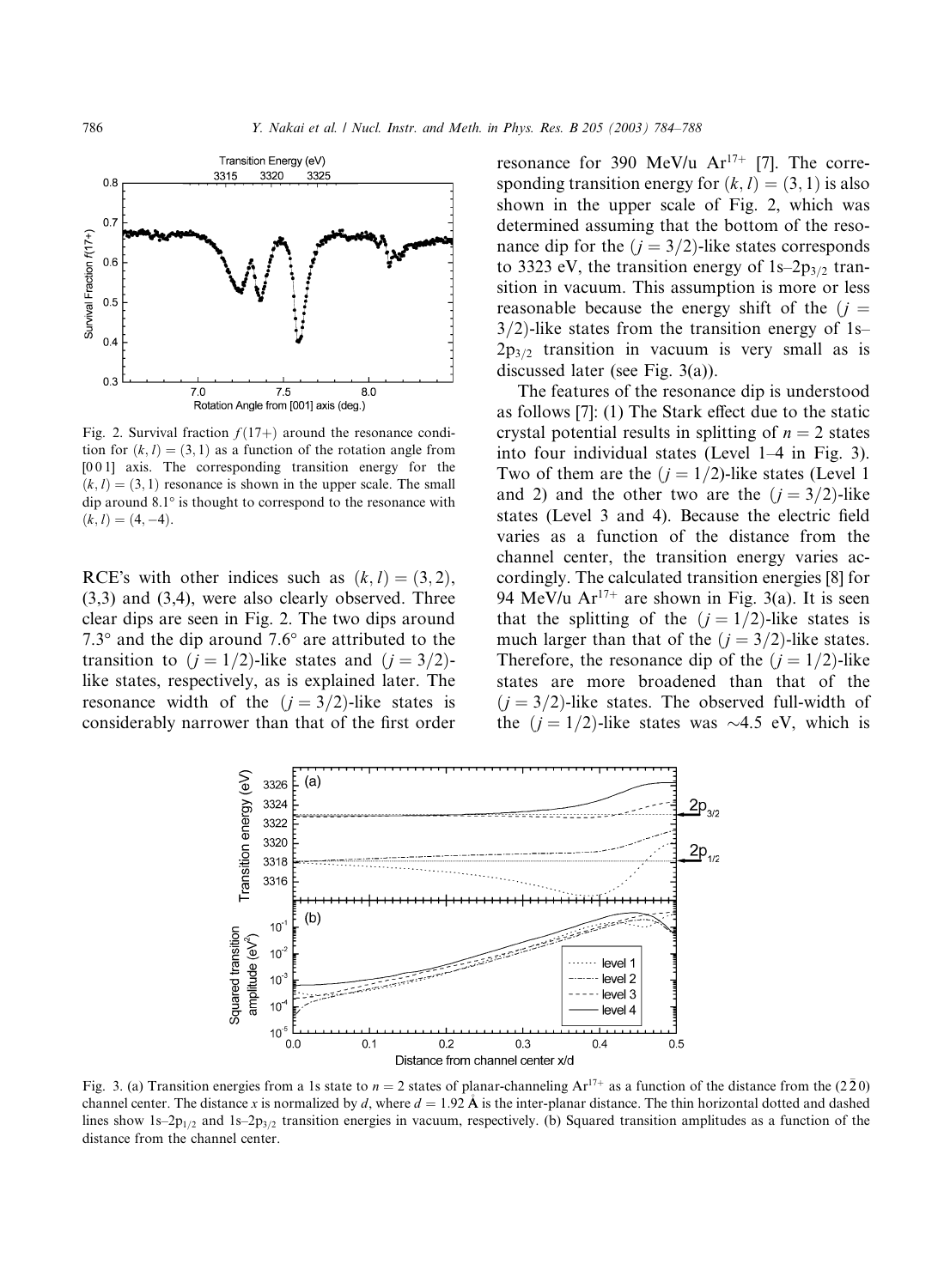consistent with the calculated splitting of  $\sim$ 4.5 eV (see Fig. 3(a)). (2) The transition amplitudes to induce RCE also depend on the distance from the channel center. The squared transition amplitudes are shown in Fig. 3(b) for the  $(k, l) = (3, 1)$  resonance of 94 MeV/u  $Ar^{17+}$  [8]. As a consequence, the RCE hardly takes place near the channel center even when the resonance condition is fulfilled. On the other hand, the RCE is induced effectively near the channel wall with the transition energy shifted by the Stark effect. Indeed, the  $f(17+)$  increases at the resonance condition corresponding to the RCE to the  $(j = 1/2)$ -like states at the channel center, which is about 3318 eV. This increase of  $f(17+)$  seen here is more prominent than that observed in the  $(k, l) = (1, 1)$  resonance for 390 MeV/u  $Ar^{17+}$  (this resonance corresponds to  $\theta \simeq 88.2^{\circ}$  for our crystal orientation) [7]. This difference may be attributed to the fact that the squared transition amplitudes of the  $(k, l) = (1, 1)$ resonance for 390 MeV/u  $Ar^{17+}$  are about one order magnitude larger than those of the  $(k, l)$  $(3, 1)$  resonance for 94 MeV/u Ar<sup>17+</sup> at the channel center. Regarding the  $(j = 3/2)$ -like states, the level splitting is too small to be observed as a splitting, but the bottom of the resonance dip for the  $(j = 3/2)$ -like states is rather flat. (3) The ionization probability of the  $n = 2$  states becomes larger with approaching the channel wall. Therefore, the decrease of  $f(17+)$  at the transition energy corresponding to the transition near the channel wall should be enhanced.

The energy loss of Ar ions in the crystal causes a broadening of the resonance width. The energy loss of channeling ions is roughly a half of that in the random incidence condition [12] and gradually increases as the oscillation amplitude of the ion trajectory increases. Assuming that the energy loss is as large as that in random incidence for a large amplitude transmission and that the resonance takes place uniformly along the whole path, the broadening of the resonance width is estimated to be  $\sim$ 2 eV for the transition energy around 3320 eV. The actual broadening arising from the energy loss is thought to be somewhat smaller than this value. The spread of the initial beam momentum  $(\sim 100$  ppm) also causes a broadening of the resonance width. The corresponding width is estimated to be  $\sim 0.3$  eV for the transition energy around 3320 eV. The resonance width broadening caused by the beam angular divergence (several tens lrad or smaller) is much smaller than that caused by the initial momentum spread. The uncertainty of angle setting of the goniometer is negligibly small [11]. Thus, the experimental resolution considered here are comparable to the dip width corresponding to the  $(j = 3/2)$ -like states  $(\sim1.5$  eV FWHM) or less.

As described above, the resonance dip for the  $(j = 3/2)$ -like state observed in the present experiment was unexpectedly narrower than that observed for 390 MeV/u  $Ar^{17+}$  ions [7]. Although the reasons of this observation are not known at the moment, we could list up a few possibilities as follows: (1) A relative initial velocity spread of the 94 MeV/u  $Ar^{17+}$  beam here is narrower than that of the 390 MeV/u  $Ar^{17+}$  beam. (2) The angular divergence of the 94 MeV/u  $Ar^{17+}$  beam is smaller than that of the 390 MeV/u  $Ar^{17+}$  beam. (3) According to Eq. (1), the relative width of transition energy due to the beam angular divergence  $\Delta\theta$  is given by

$$
\frac{\Delta E_{\text{trans}}}{E_{\text{trans}}} = \frac{-k \sin \theta / A + l \cos \theta / B}{k \cos \theta / A + l \sin \theta / B} \Delta \theta,\tag{2}
$$

where  $\Delta E_{trans}$  is the resonance dip broadening due to beam angular divergence  $\Delta\theta$ . The  $\Delta E_{trans}/E_{trans}$ at the present  $(k, l) = (3, 1)$  RCE is about a half of that at the  $(k, l) = (1, 1)$  RCE of the 390 MeV/u  $Ar^{17+}$  even for the same  $\Delta\theta$ . As a consequence of these three reasons, it is reasonable that the resonance width in the present experiment is narrower than that observed for 390 MeV/u  $Ar^{17+}$  ions. However, there may be other important reasons to cause the large difference of the resonance widths between the present experiment and the experiment using 390 MeV/u  $Ar^{17+}$ . A more detailed quantitative analysis is in progress.

# Acknowledgements

We would like to thank the staff members of RRC for supporting the construction of the beam line and maintaining a good quality beam during the experiment. This study was supported by RIKEN President's Special Research Grant.